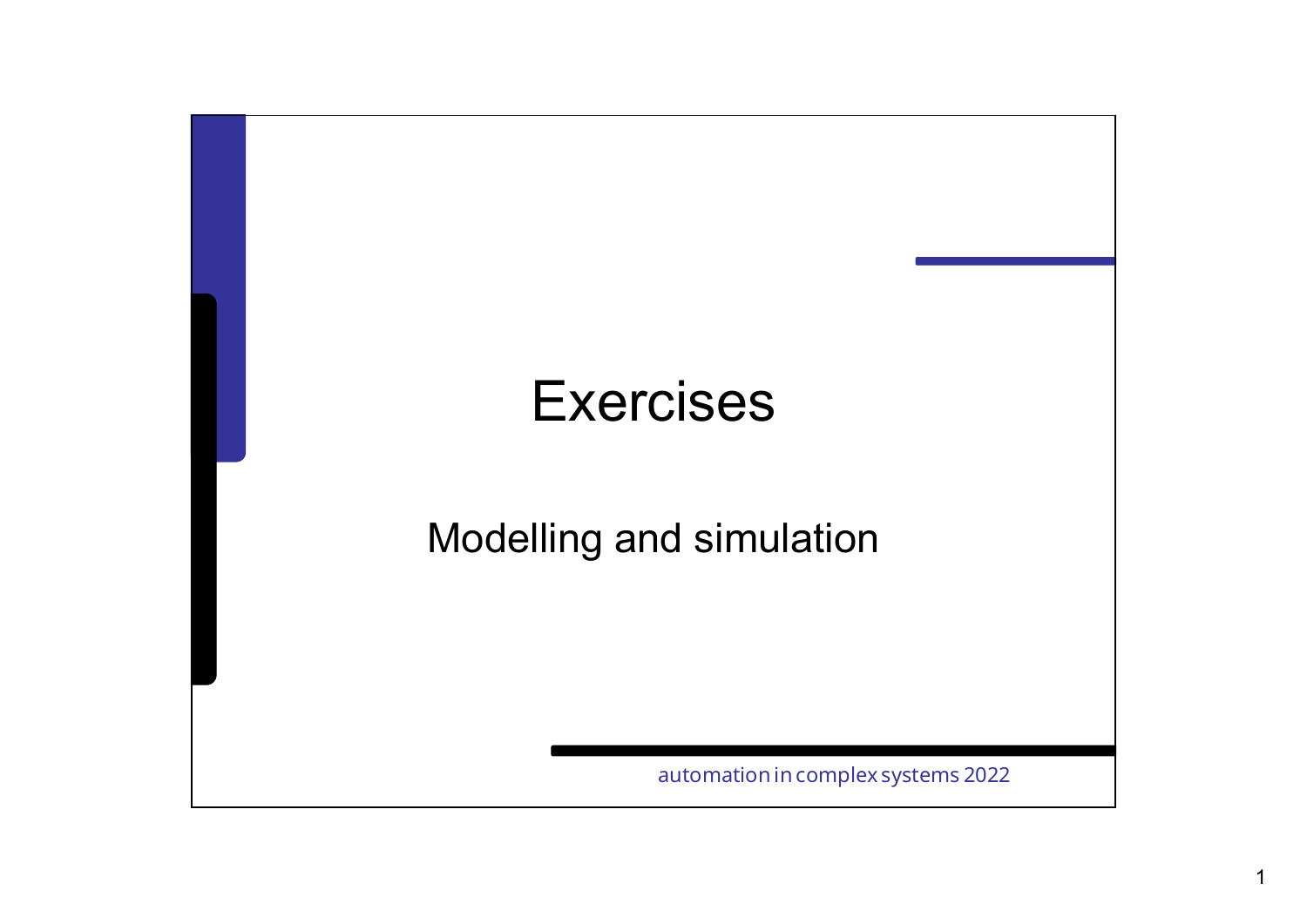#### Problem 1 (3 points)

One slow and one fast reaction are taking place in a chemical reactor. The two components  $c_1$  and  $c_2$  are consumed according to the kinetic equations.

$$
\frac{dc_1}{dt} = -k_1c_1 + k_{21}c_2 + b_1u_1
$$

$$
\frac{dc_2}{dt} = -k_2c_2 + b_2u_2
$$

As shown in the expressions  $c_1$  is generated also in a reverse reaction in  $c_2$  (indicated by the parameter  $k_{21}$ ). Assume that the parameters are:

 $k_1$ =200,  $k_2$ =20,  $k_2$ =1

The values for  $b_1$  and  $b_2$  are 4 and 3.  $u_1$  and  $u_2$  are input signals. The system should be approximated with a difference equation on the form

$$
x(t+h) \approx x(t) + hAx(t) + hBu(t)
$$

where x contains the components  $c_1$  and  $c_2$ , and A is interpreted as a consequence of this. What is the largest  $h$  that can be used if we should avoid numeric instability? (No complex calculations are needed.)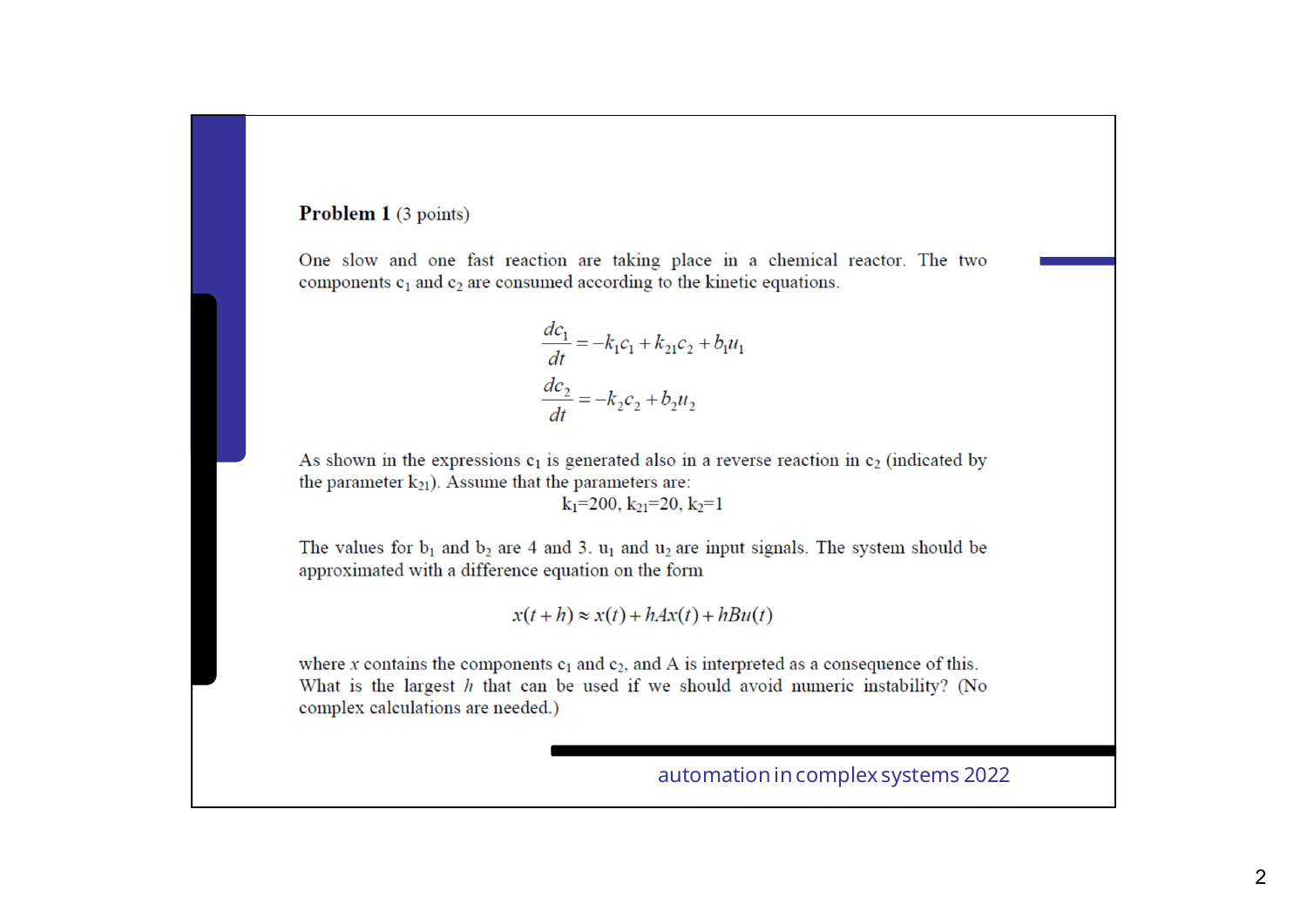## **Lösningsskiss:**

Egenvärdena till det diskretiserade systemet måste ligga innanför enhetscirkeln. Det diskreta systemet kan skrivas som

$$
x(t+h) \approx (I + hA) x(t) + hBu(t) = \begin{pmatrix} 1 - hk_1 & hk_{21} \\ 0 & 1 - hk_2 \end{pmatrix} x(t) + hBu(t)
$$

Vi måste alltså se till att egenvärdena för (I <sup>+</sup> hA) ligger inom enhetscirkeln (= stabilitetför diskret system)

$$
-1 \le 1 - hk_i \le 1
$$
  
tilket ger  

$$
0 \le hk_i \le 2
$$
  
eller  

$$
0 \le h \le \frac{2}{k_i}
$$

*h* måste alltså vara mindre än 2/200=0.01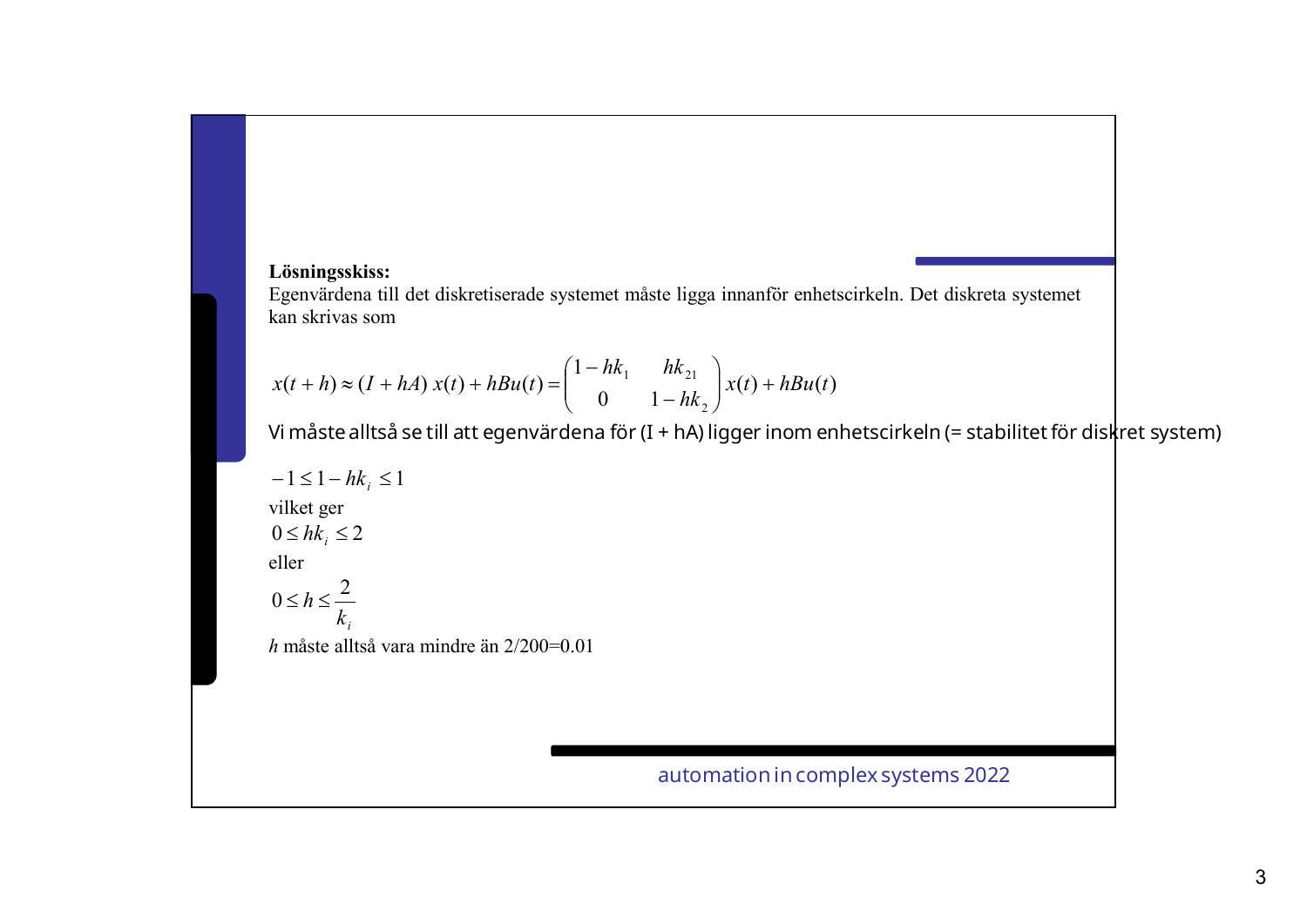## Problem 1 (2 points)

a) Consider the three diagrams (a), (b) and (c) of poles of dynamical systems. Indicate if any of the systems can be considered as a stiff differential system. (1 p)



b) Now consider the stiff system. We wish to eliminate the fast modes and only consider the slow ones. Draw the corresponding qualitative pole diagram. (1 p)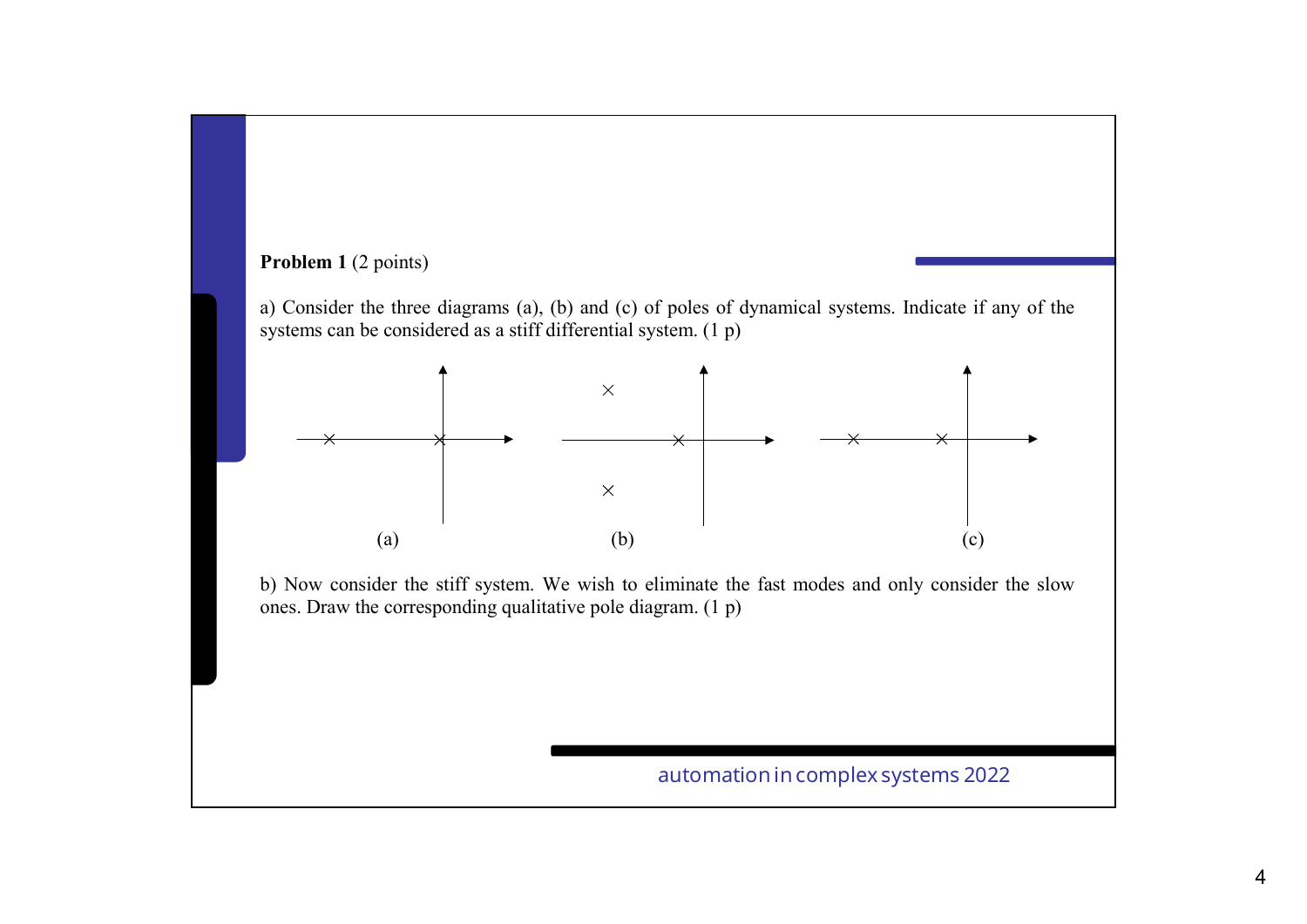#### *Solution:*

- a) A stiff ODE has to have a large difference in time constants, or the ratio between eigenvalues is large. Thus (a) represents a stiff ODE
- only the pole close to the origin is left. b) Then the fast pole is considered infinitely fast, i.e. the left pole in (a) is moved towards -infinity and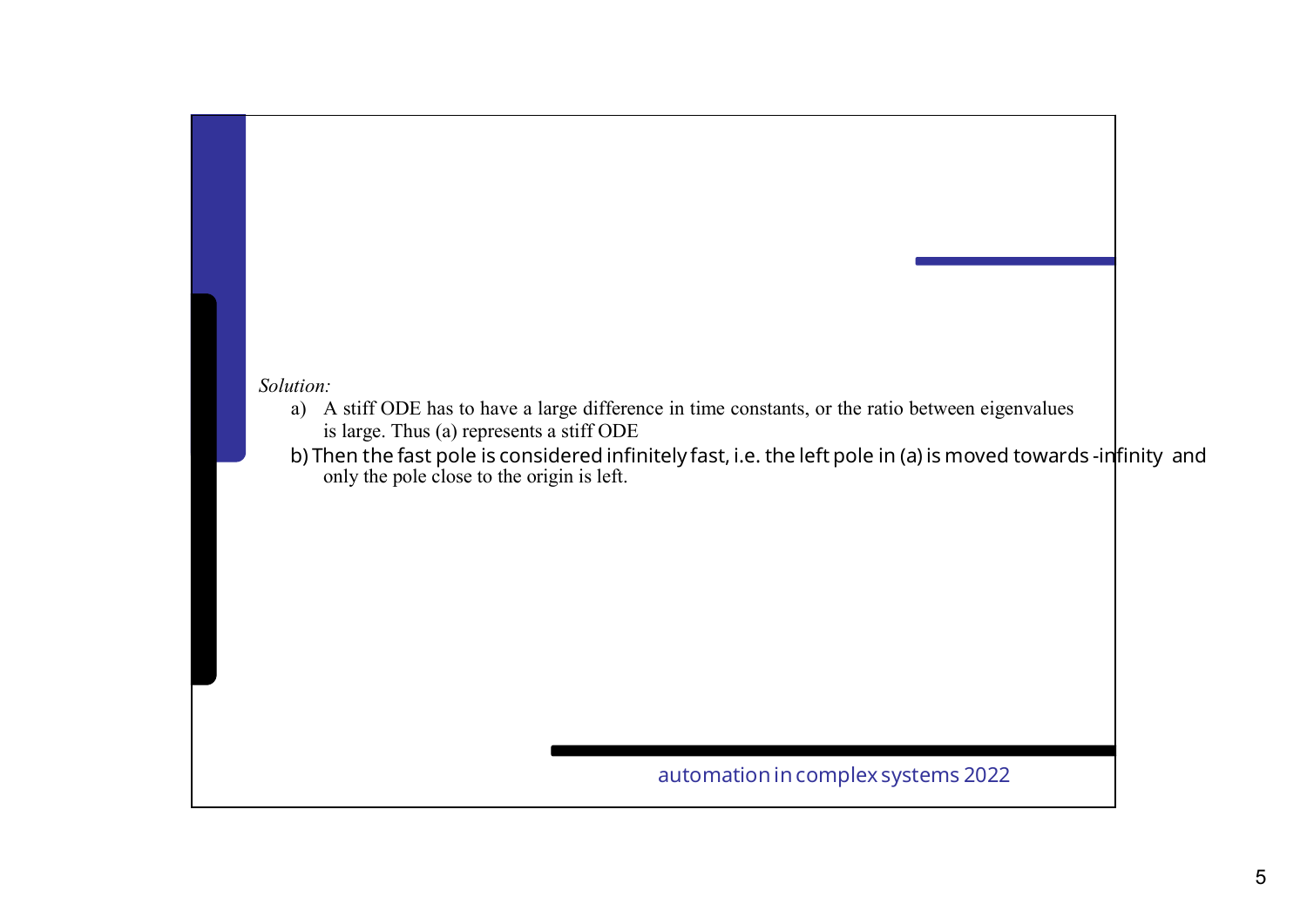**Problem 1** (5 points)

You are responsible for the development of a new modeling group (5 people full time) in your company. One of the decisions you need to make is what kind of modeling platform you are going to use. A market study has narrowed the choice down to two contenders: SuperModel and SimuFlex.

|                        | SuperModel                     | SimuFlex                    |
|------------------------|--------------------------------|-----------------------------|
| Library functionality  | Yes                            | Yes, with many unit         |
|                        |                                | processes already developed |
| Object oriented        | Yes                            | No                          |
| Index reduction        | Yes                            | No                          |
| Solvers                | DASSL (stiff solver)           | DASSL, Runge-Kutta, and     |
|                        |                                | many more                   |
| User interface         | Good with block graphics,      | Ok with block graphics and  |
|                        | plots and help functions, etc. | plots but quite primitive   |
| Optimization routine   | Yes                            | Yes                         |
| Operating systems      | Windows                        | Windows, Unix               |
| Price/license and year | $\epsilon$ 10 000              | $\epsilon$ 3 000            |

The processes you normally model are chemical processes with a wide range of time constants and many different unit operations.

- a) Motivate your choice by discussing how the different features affect the choice of modeling/simulation platform *(note: there is no absolute right or wrong, it is the way you motivate your choice that matters)*. (3p)
- $(2p)$ b) Discuss other features (than those Table 1) that you would like your modeling/simulation platform to have. (2p)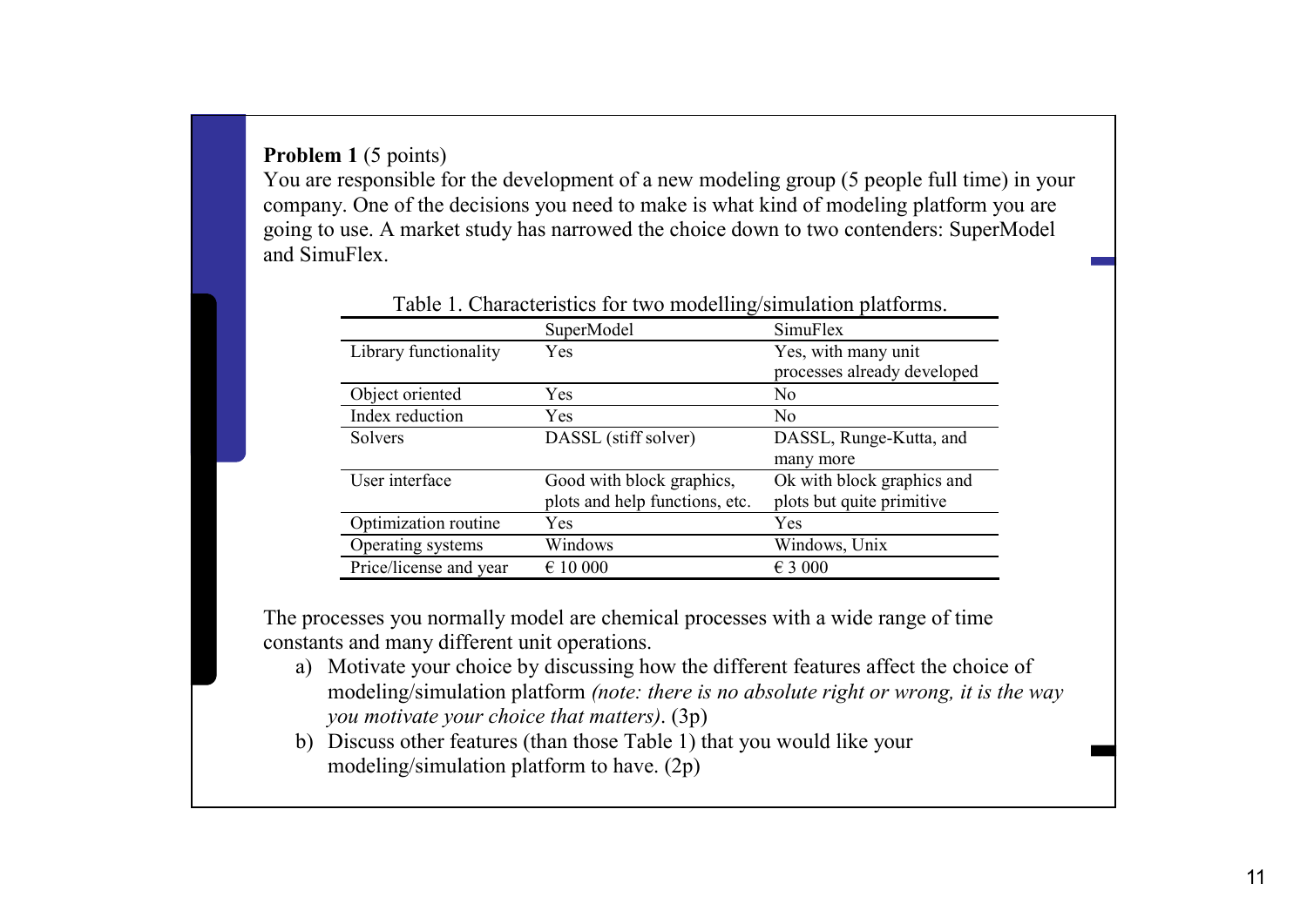#### *Solution*

a) The answer should contain:

*Library function* desirable, SimuFLex has the advantage since it contains developed models

*Object oriented* is an advantage since update and structure of model is made simple, advantage SuperModel

*Index reduction*: almost a must to simplify model building from libraries, advantage SuperModel

*Solvers*: Advantage SimuFlex since it has more solvers, both stiff and non-stiff which ensures inclusion of noise and stochastic events.

*User interface*: Advantage SuperModel but since the group will be full-time modelers this is not so important.

*Optimization*: desirable and both have it.

*OS*: advantage SimuFLex but no big deal since Windows dominates.

*Price*: Advantage SimuFlex but the difference is  $\epsilon$  35 000 on a vearly basis with a salary cost of at least  $\epsilon$  360 000 which means that if it is thought that the modelers will at least be 10 % more efficient using SuperModel than SimuFlex, the Supermodel has an advantage.

b) The answer could contain: data import and export off-line and in real time, linearization routines, interface to other software, possibility to import/export models to other modeling languages, report generation, etc.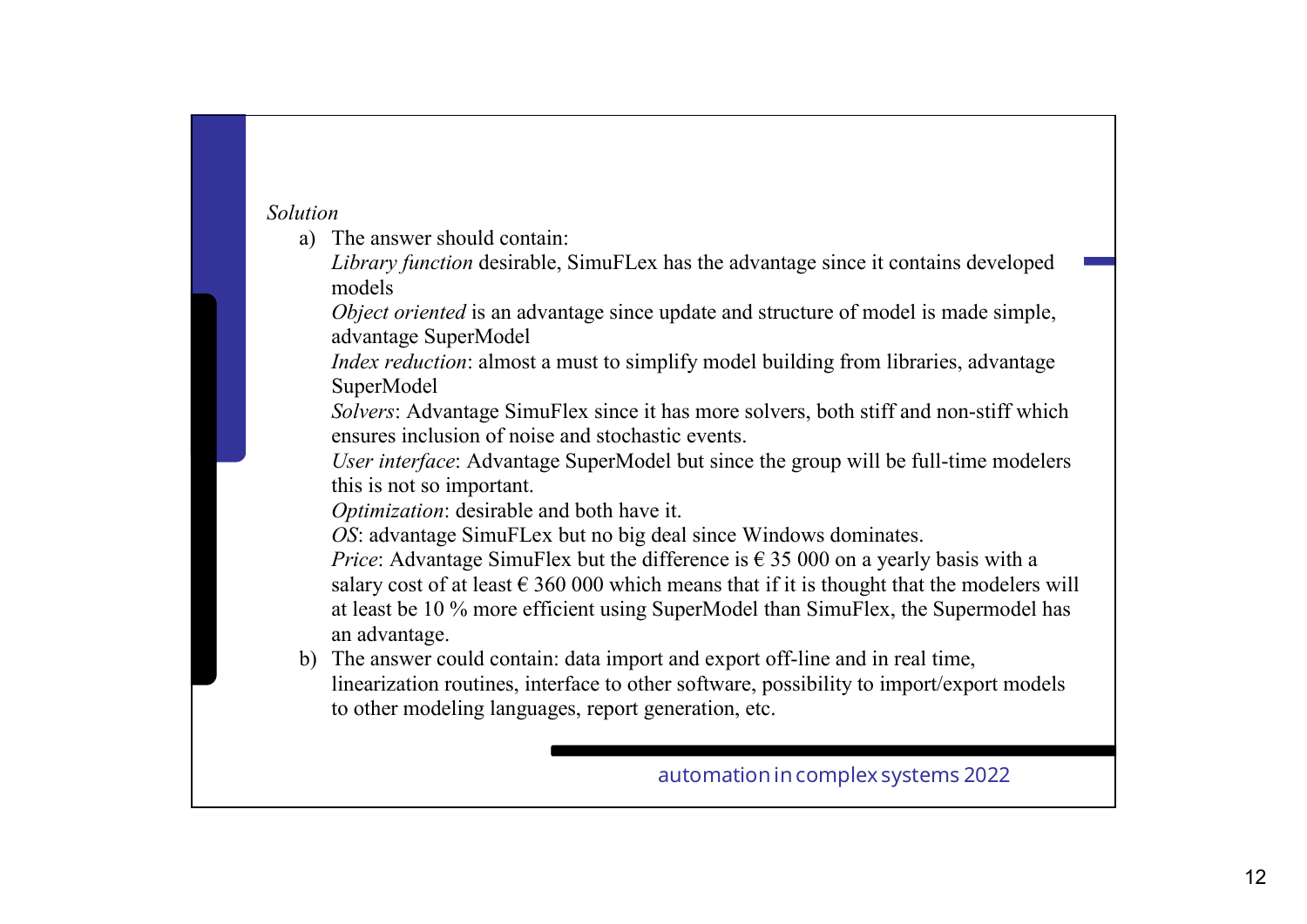### **Problem 5** (4 points)

The solution of a stiff system is sometimes difficult.

- a) Consider the simple first order system:  $dx(t)/dt = -ax$ ,  $a > 0$ ,  $x(0) = 1$ . Motivate, using Euler backward and forward as demonstration on this system, why implicit solvers are less sensitive to long step lengths compared to explicit solvers. (2 p)
- b) Unfortunately, stiff solvers cannot always be used. Discuss some important situations which are not handled well by stiff solvers. (2 p)